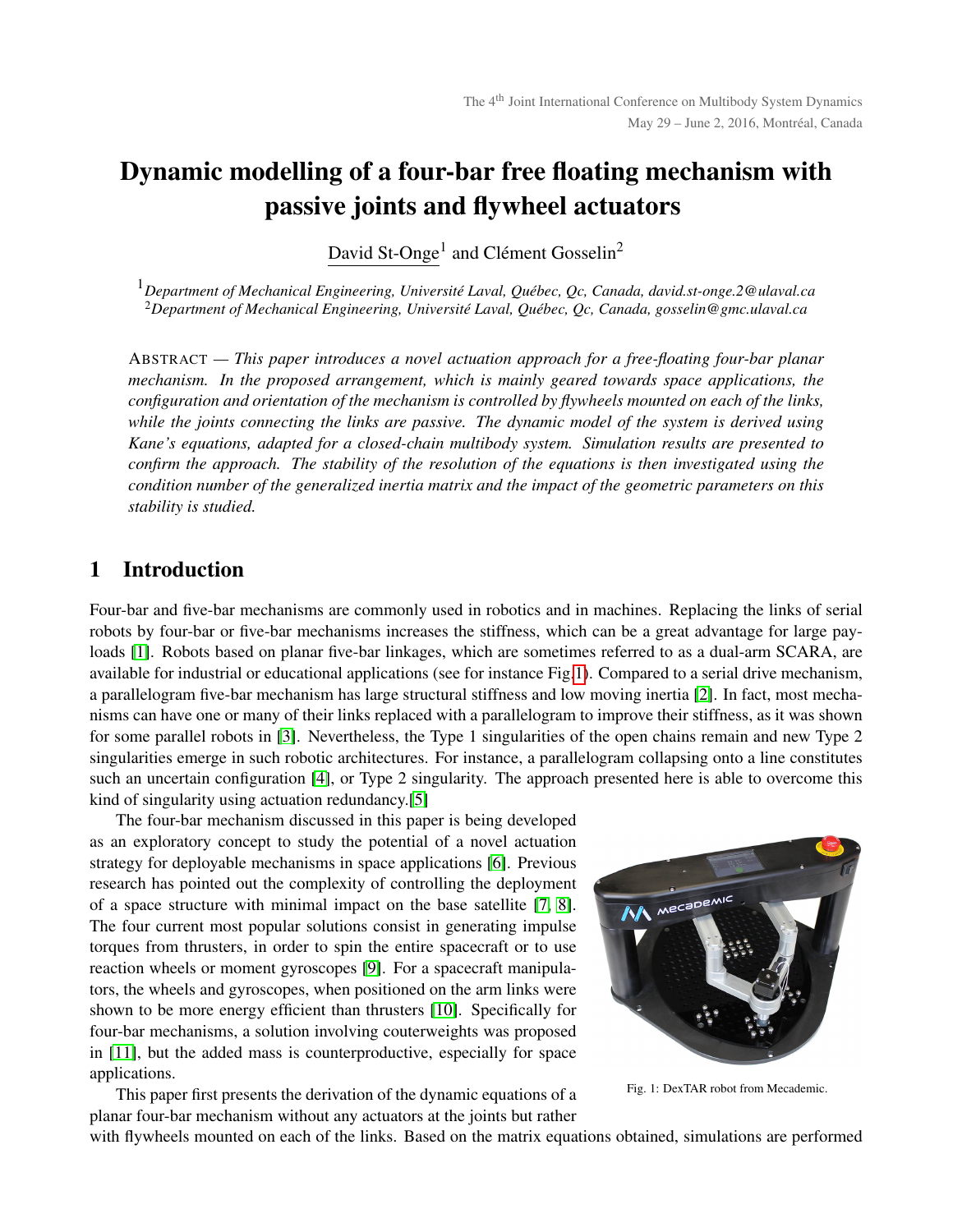and the results are compared to those obtained from a commercial multibody simulation software. The last section of the paper analyses the equations in order to assess the influence of the different design parameters on the conditioning of the general inertia matrix of the system.

### 2 Dynamic equations

Since deployable mechanisms based on rigid links can be made of closed kinematic chains, this study explores the potential of using flywheels mounted on the links of a planar four-bar mechanism to provide an effective actuation scheme. According to the Chebyshev-Grübler-Kutzbach criterion and since the mechanism studied is planar and not grounded, each joint constrains two of the planar degrees of mobility, yielding

<span id="page-1-1"></span>
$$
l = 3n - 2j = 4,\tag{1}
$$

where *l* is the degree of freedom, *n* is the number of links and *j* the number of joints. Since four flywheels are used, the mechanism is redundantly actuated with respect to the two controllable degrees of freedom, namely the orientation of one of the links and the configuration of the four-bar mechanism. Indeed, although the mechanism has four degrees of freedom,

<span id="page-1-0"></span>

Fig. 2: Schematic representation of the four-bar mechanism with each body reference frame and their flywheel.

two of these degrees of freedom correspond to the translational motion of the centre of mass of the mechanism, which cannot be controlled by the actuators. Hence, two flywheels would be sufficient to control the attitude and configuration of the mechanism. The advantage of using four flywheels is that it provides control redundancy and it allows one to make all the links identical. The variables chosen to describe the configuration of the mechanism are the position of the centre of mass of the first link  $(x_A, y_A)$ , and the orientation of each of the four links given by  $\phi_A, \phi_B, \phi_C$  and  $\phi_D$  which are defined with respect to a fixed frame (i, j) as shown in Fig[.2.](#page-1-0) The motion equations are derived using Kane's approach in which R*<sup>i</sup>* is defined as the rotation matrix from body *i* to the inertial frame. The generalized independent velocities (noted  $u_i$ ,  $i=1,...,4$ ) are chosen to be the two velocity components of the centre of mass of one of the links and the angular velocities of two of the four links with respect to the inertial frame. It follows that the velocity of the centre of mass of each of the links and the angular velocity of the links can be written in terms of the generalized velocities as:

$$
\mathbf{v}_A = u_1 \mathbf{i} + u_2 \mathbf{j}, \ \omega_A = u_3 \mathbf{k}, \ \omega_B = u_4 \mathbf{k}
$$
\n
$$
\mathbf{v}_B = \mathbf{v}_A + \omega_A \mathbf{E} \mathbf{r}^{A1} - \omega_B \mathbf{E} \mathbf{r}^{B1} = u_1 \mathbf{i} + u_2 \mathbf{j} + u_3 \mathbf{E} \mathbf{r}^{A1} - u_4 \mathbf{E} \mathbf{r}^{B1}
$$
\n
$$
\mathbf{v}_C = \mathbf{v}_B + \omega_B \mathbf{E} \mathbf{r}^{B2} - \omega_C \mathbf{E} \mathbf{r}^{C2}
$$
\n
$$
\mathbf{v}_D = \mathbf{v}_C + \omega_C \mathbf{E} \mathbf{r}^{C3} - \omega_D \mathbf{E} \mathbf{r}^{D3},
$$

with

$$
\mathbf{E} = \begin{bmatrix} 0 & -1 \\ 1 & 0 \end{bmatrix},\tag{2}
$$

the matrix coefficient equivalent to a cross product of a vector in the  $i, j$  plane with  $k$ , and where  $i, j$  and  $k$  are the unit vectors defining the inertial frame, where  $\bf{k}$  is orthogonal to the plane of motion, where  $\bf{r}^{\textit{ui}}$  is the position vector of joint *i* with respect to the centre of mass of link *u* expressed in the inertial frame. It should be noted that the constraint induced by joints 1,2 and 3 are included in the definition of the velocities  $v_B$ , $v_C$  and  $v_D$ , but not the closure constraint of the mechanism. In order to eliminate the dependent unknowns  $\omega_C$  and  $\omega_D$ , the loop closure constraint is written as:

$$
\mathbf{r}_{12} + \mathbf{r}_{23} = \mathbf{r}_{14} + \mathbf{r}_{43},\tag{3}
$$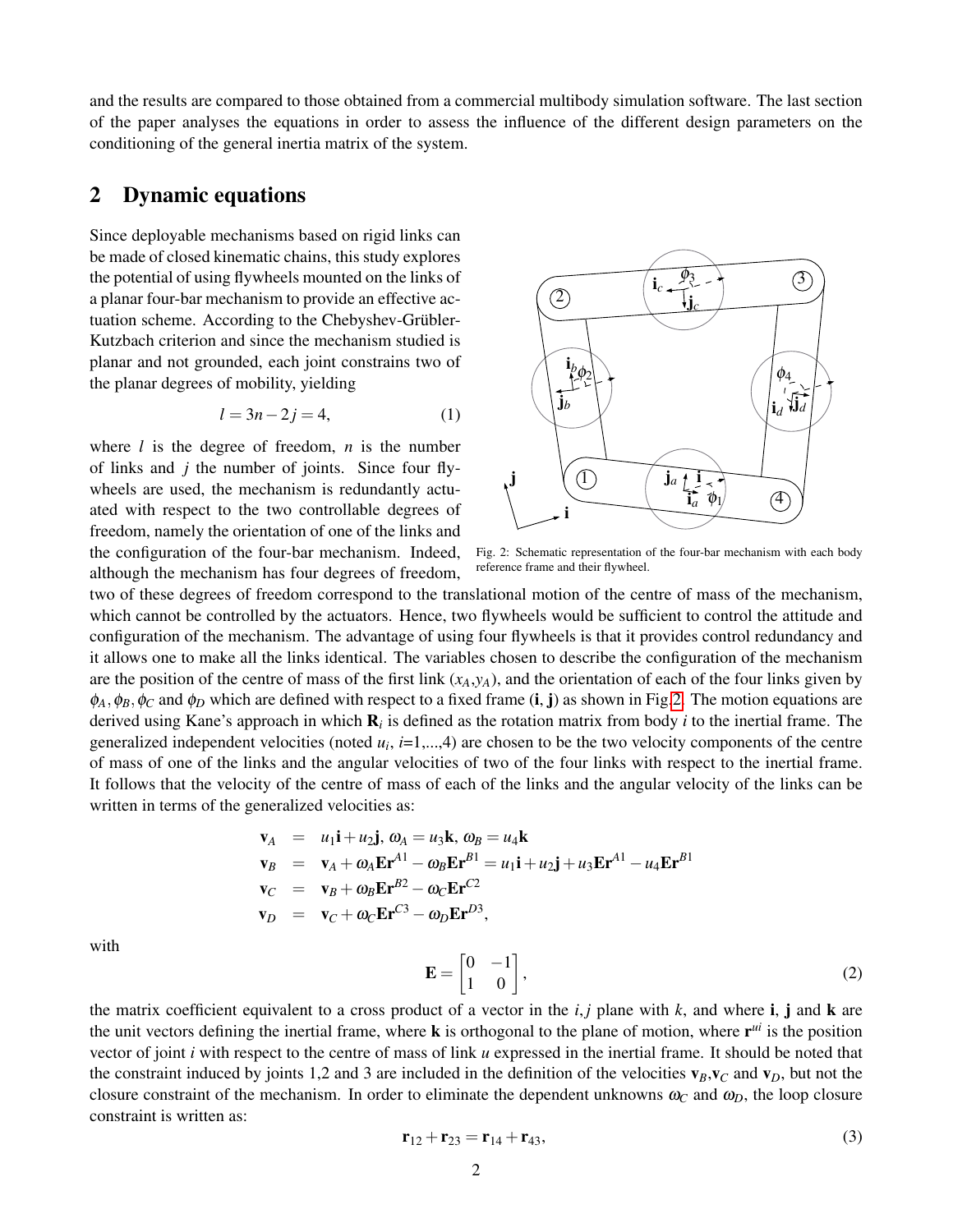which can be written as:

$$
\mathbf{R}_{B}\mathbf{r}_{12}^{B} + \mathbf{R}_{C}\mathbf{r}_{23}^{C} = \mathbf{R}_{A}\mathbf{r}_{14}^{A} + \mathbf{R}_{D}\mathbf{r}_{43}^{D},
$$
\n(4)

,

where  $r_{ij}^k$  are the constant vector from a joint to the next in the body reference frame of link k. Differentiating the above equation with respect to time then yields

$$
\begin{array}{rcl}\n\mathbf{ER}_B \omega_B \mathbf{r}_{12}^B + \mathbf{ER}_C \omega_C \mathbf{r}_{23}^C &=& \mathbf{ER}_A \omega_A \mathbf{r}_{14}^A + \mathbf{ER}_D \omega_D \mathbf{r}_{43}^D \\
\left[\mathbf{R}_A \mathbf{r}_{14}^A \quad - \mathbf{R}_B \mathbf{r}_{12}^B\right] \begin{Bmatrix} \omega_A \\ \omega_B \end{Bmatrix} &=& \left[\mathbf{R}_C \mathbf{r}_{34}^C \quad - \mathbf{R}_D \mathbf{r}_{43}^D\right] \begin{Bmatrix} \omega_C \\ \omega_D \end{Bmatrix}\n\end{array}
$$

The angular velocity of bodies *c* and *d* can therefore be expressed as a linear combination of two of the generalized independent velocities:

$$
\omega_C = \gamma_1 u_3 + \gamma_2 u_4
$$
  

$$
\omega_D = \gamma_3 u_3 + \gamma_4 u_4.
$$

and  $\mathbf{v}_C$  and  $\mathbf{v}_D$  then become:

$$
\mathbf{v}_C = u_1 \mathbf{i} + u_2 \mathbf{j} + u_3 \mathbf{E} \mathbf{r}^{A1} - u_4 \mathbf{E} \mathbf{r}^{B1} + u_4 \mathbf{E} \mathbf{r}^{B2} - (\gamma_1 u_3 + \gamma_2 u_4) \mathbf{E} \mathbf{r}^{C2}
$$
  
\n
$$
\mathbf{v}_D = u_1 \mathbf{i} + u_2 \mathbf{j} + u_3 \mathbf{E} \mathbf{r}^{A1} - u_4 \mathbf{E} \mathbf{r}^{B1} + u_4 \mathbf{E} \mathbf{r}^{B2} - (\gamma_1 u_3 + \gamma_2 u_4) \mathbf{E} \mathbf{r}^{C2} + (\gamma_1 u_3 + \gamma_2 u_4) \mathbf{E} \mathbf{r}^{C3} - (\gamma_2 u_3 + \gamma_4 u_4) \mathbf{E} \mathbf{r}^{D3}.
$$

The above equations are readily differentiated in order to obtain the expressions for the accelerations of points A, B, C and D, noted  $\mathbf{a}_A$  to  $\mathbf{a}_D$ , which are then used to build the expressions of the virtual forces  $F_i^*$  as

$$
F_i^* = \frac{\partial \mathbf{v}_A}{\partial u_i} \cdot (-\mathbf{a}_A m_A) + \frac{\partial \mathbf{v}_B}{\partial u_i} \cdot (-\mathbf{a}_B m_B) + \frac{\partial \omega_A}{\partial u_i} \cdot (-\alpha_A I_A) + \frac{\partial \omega_B}{\partial u_i} \cdot (-\alpha_B I_B)
$$
  
+  $\frac{\partial \mathbf{v}_C}{\partial u_i} \cdot (-\mathbf{a}_C m_C) + \frac{\partial \mathbf{v}_D}{\partial u_i} \cdot (-\mathbf{a}_D m_D) + \frac{\partial \omega_C}{\partial u_i} \cdot (-\alpha_C I_C) + \frac{\partial \omega_D}{\partial u_i} \cdot (-\alpha_D I_D)$   

$$
F_1^* = -m_T \dot{u}_1, F_2^* = -m_T \dot{u}_2
$$
  

$$
F_3^* = (\mathbf{E} \mathbf{r}_{A1})(-m_b \mathbf{a}_b) - I_a \alpha_a + (\mathbf{E} \mathbf{r}_{A1} - \gamma_1 \mathbf{E} \mathbf{r}_{C2})(-m_C \mathbf{a}_c)
$$
  

$$
-I_C \alpha_C + (\mathbf{E} \mathbf{r}_{A1} - \gamma_1 \mathbf{E} \mathbf{r}_{C2} + \gamma_1 \mathbf{E} \mathbf{r}_{C3} - \gamma_2 \mathbf{E} \mathbf{r}_{D3})(-m_D \mathbf{a}_D) - \gamma_3 I_D \alpha_D
$$
  

$$
F_4^* = (-\mathbf{E} \mathbf{r}_{B1})(-m_b \mathbf{a}_b) - I_b \alpha_b + (-\mathbf{E} \mathbf{r}_{B1} + \mathbf{E} \mathbf{r}_{B2} - \gamma_2 \mathbf{E} \mathbf{r}_{C2})(-m_C \mathbf{a}_c)
$$
  

$$
-\gamma_2 I_C \alpha_C + (-\mathbf{E} \mathbf{r}_{B1} + \mathbf{k} \times \mathbf{r}_{B2} - \gamma_2 \mathbf{E} \mathbf{r}_{C2} + \gamma_2 \mathbf{E} \mathbf{r}_{C3} - \gamma_4 \mathbf{E} \mathbf{r}_{D3})(-m_D \mathbf{a}_D) - \gamma_4 I_D \alpha_D,
$$

where  $\alpha_i = \dot{\omega}_i$ .

The external forces  $F_i$ ,  $i = 1, ..., 4$ , of the flywheels are similarly developed from:

$$
F_i = \frac{\partial \omega_{fA}}{\partial u_i} \cdot (\dot{\omega}_{fA} I_{fA}) + \frac{\partial \omega_{fB}}{\partial u_i} \cdot (\dot{\omega}_{fB} I_{fB}) + \frac{\partial \omega_{fC}}{\partial u_i} \cdot (\dot{\omega}_{fC} I_{fC}) + \frac{\partial \omega_{fD}}{\partial u_i} \cdot (\dot{\omega}_{fD} I_{fD}),
$$
(5)

which leads to  $F_1 = F_2 = 0$ ,  $F_3 = I_{fA}\dot{\omega}_{fA} + \gamma_1 I_{fC}\dot{\omega}_{fC} + \gamma_2 I_{fD}\dot{\omega}_{fD}$  and  $F_4 = I_{fB}\dot{\omega}_{fB} + \gamma_2 I_{fC}\dot{\omega}_{fC} + \gamma_4 I_{fD}\dot{\omega}_{fD}$ , where *fu* is the flywheel on body *u* and  $\dot{\omega}_{fu}$  its angular acceleration.

The resulting matrix system can be written as

$$
\begin{bmatrix}\n-m_T & 0 & A_1(\phi_1) & B_1(\phi_2) & C_1(\phi_3) & D_1(\phi_4) \\
0 & -m_T & A_2(\phi_1) & B_2(\phi_2) & C_2(\phi_3) & D_2(\phi_4) \\
A_3(\phi_1) & B_3(\phi_1) & C_3(\phi_2) & D_3(\phi_1, \phi_2) & E_3(\phi_1, \phi_3) & F_3(\phi_1, \phi_4) \\
A_4(\phi_3) & B_4(\phi_3) & C_4(\phi_1, \phi_3) & D_4(\phi_2, \phi_3) & E_4(\phi_3) & F_4(\phi_3) & F_4(\phi_3, \phi_4)\n\end{bmatrix}\n\begin{bmatrix}\n\dot{u}_1 \\
\dot{u}_2 \\
\dot{u}_2 \\
\dot{u}_3 \\
\dot{u}_4\n\end{bmatrix} + \n\begin{Bmatrix}\nE_1(\phi_1, \phi_2, \phi_3, \phi_4, u_3^2, u_4^2, u_5^2, u_6^2) \\
E_2(\phi_1, \phi_2, \phi_3, \phi_4, u_3^2, u_4^2, u_5^2, u_6^2) \\
G_3(\phi_1, \phi_2, \phi_3, \phi_4, u_3^2, u_4^2, u_5^2, u_6^2) \\
G_4(\phi_1, \phi_2, \phi_3, \phi_4, u_3^2, u_4^2, u_5^2, u_6^2)\n\end{bmatrix}
$$
\n
$$
= \n\begin{bmatrix}\n0 & 0 & 0 & 0 \\
0 & 0 & 0 & 0 \\
-I_{fA} & 0 & -\gamma_1 I_{fC} & -\gamma_2 I_{fD} \\
0 & -I_{f2} & -\gamma_2 I_{fC} & -\gamma_4 I_{fD}\n\end{bmatrix}\n\begin{bmatrix}\n\dot{w}_1 \\
\dot{w}_2 \\
\dot{u}_3 \\
\dot{u}_4\n\end{bmatrix} + \n\begin{bmatrix}\nE_1(\phi_1, \phi_2, \phi_3, \phi_4, u_3^2, u_4^2, u_5^2, u_6^2) \\
G_3(\phi_1, \phi_2, \phi_3, \phi_4, u_3^2, u_4^2, u_5^2, u_6^2) \\
G_
$$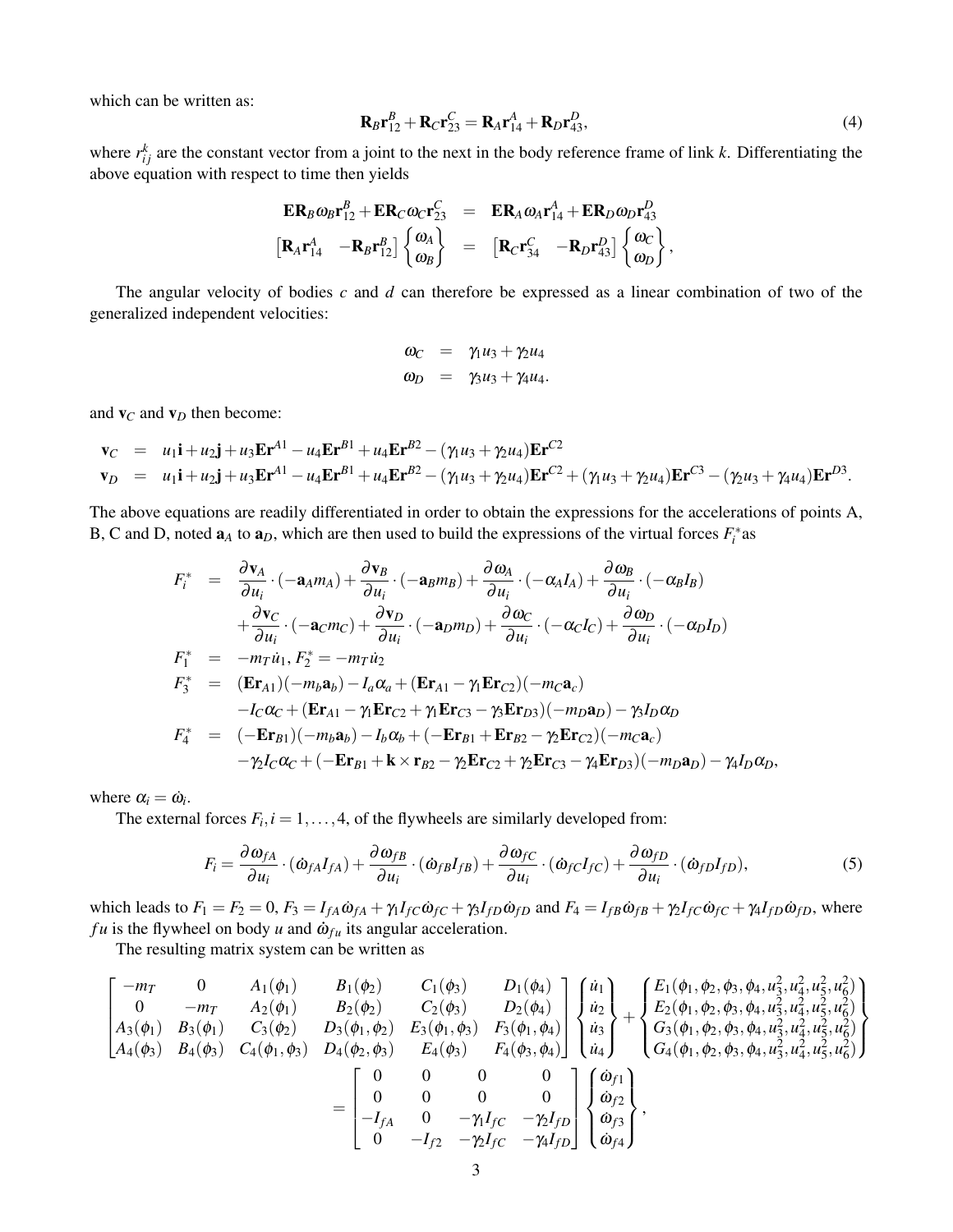which is simplified by removing the translational accelerations of link 1. Indeed, the first two equations are independent from the input forces , which is consistent with the fact that the acceleration of the centre of mass of the system cannot be controlled. The first two equations are then readily solved for  $\dot{u}_1$  and  $\dot{u}_2$ , which are then substituted into the other equations in order to obtain a reduced system that can be written as

<span id="page-3-1"></span>
$$
\mathbf{A}_{2\times 2}\dot{\mathbf{u}}_{2\times 1} + \mathbf{b}_{2\times 1} = \mathbf{I}_{f,2\times 4}\dot{\boldsymbol{\omega}}_{f,4\times 1} \tag{6}
$$

For a given desired trajectory, the above equations can be used to determine the required flywheel accelerations. This reduced formulation highlights the redundancy of the mechanism. Four actuated flywheels allow to control two degrees of freedom. For many applications, such as space structures, redundancy is mandatory to ensure a system robust to failures. In this case, mounting a flywheel on each link also simplifies the manufacturing and modelling steps by standardizing the links.

# <span id="page-3-2"></span>3 Simulation results

In order to validate the dynamic model derived above, SolidWorks and SimMechanics are used. The SimMechanics model of the links includes a single flywheel and a planar constraint to the fixed frame to ensure that the movement remains in the plane. In parallel, simulations are performed using the matrix form of the equations with the same inputs.

In order to simulate a simplified system, all the links are taken as identical, with  $m_i = 0.02kg$ ,  $I_i = 2.2 \times$  $10^{-5}$ *kg*. $m^2$ ,  $I_{f,\mu} = 3.4 \times 10^{-7}$ *kg.m*<sup>2</sup> and a length of 0.1*m*. Two different tests were performed in an open-loop mode. First, two opposite flywheels on links *a* and *c* were actuated with an angular position following a cosine function for 10 seconds. The results shown in Fig[.3-](#page-3-0)a demonstrate that the absolute orientation of links 2 and 4 (b and d) follows the periodic function while the orientation of the other two remains constant. The second test involves all four flywheels rotating following the same command. Fig[.3-](#page-3-0)b shows that the whole mechanism rotates as if it were a rigid body, thus conserving the same configuration. In the same way, actuating two opposite flywheels with opposite commands does not produce any change in the configuration or orientation of the mechanism. These special case inputs produce intuitively expected movements that are suitable to validate the models.

<span id="page-3-0"></span>

Fig. 3: Comparison of the results obtained using the dynamic model based on Kane's equations and with SimMechanics for cosine inputs: a- on the angular position of 2 flywheels mounted on opposite links on a four-bar, four-flywheel mechanism, b- on all flywheels.

The results obtained with the above formulation based on Kane's equations match the simulation results with slight differences. The root mean square error for the first test is 0.100 while for the second test it is 0.102. The two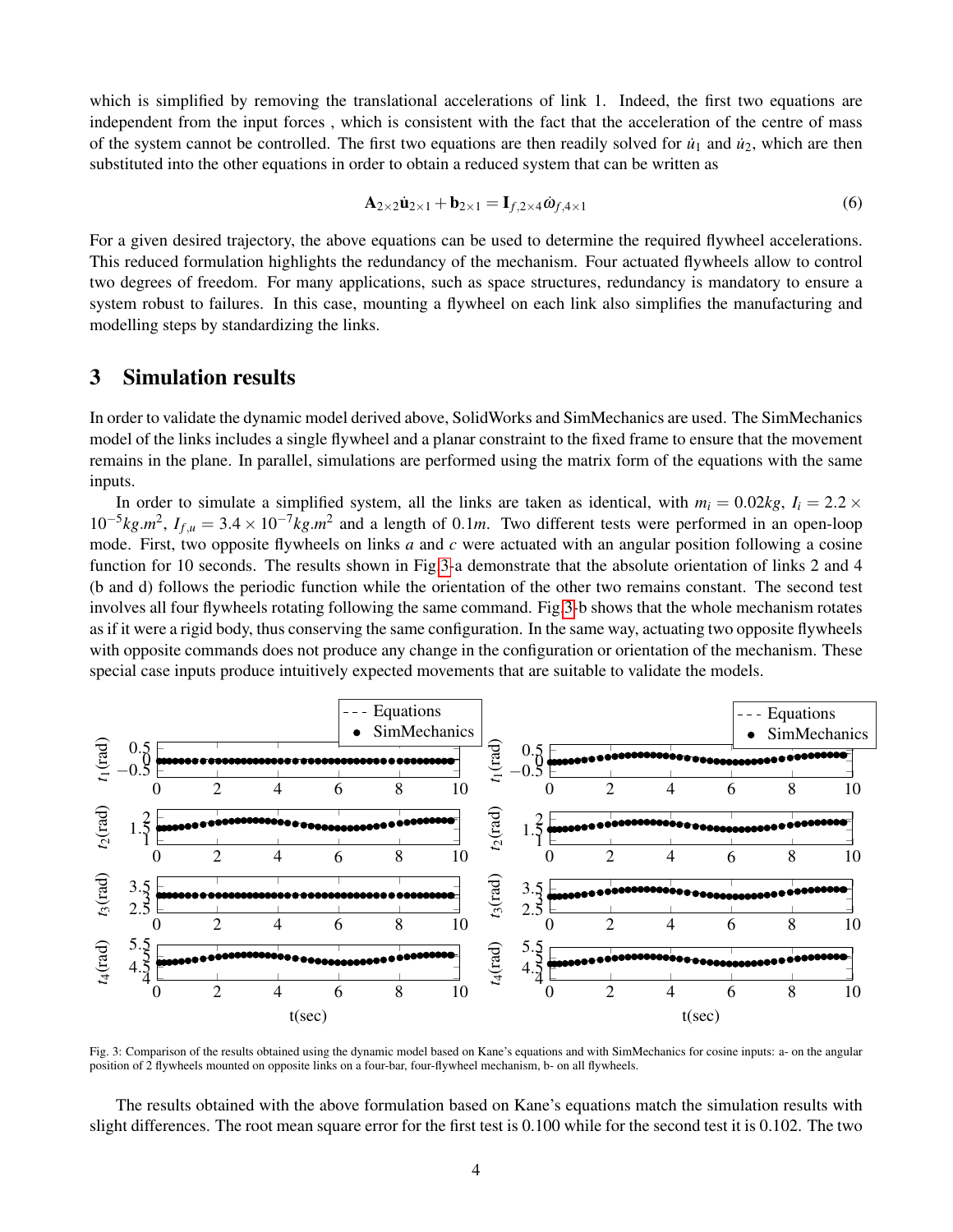links of the first test whose orientation should remain constant are rotating a little due to some inaccuracies in the 3D CAD model that was used to develop the SimMechanics model, thus decreasing the amplitude of the movement on the other two. For the second test, a similar behaviour tends to induce a small change in the mechanism configuration (difference between consecutive links orientation). Further study of the behaviour of the equations with respect to the geometric parameters of the mechanism will clarify these differences.

#### 4 Optimization of the energy consumption using redundancy

Eq. [6](#page-3-1) shows that the mechanical system has two controllable degrees of freedom, which supports Eq. [1](#page-1-1) since the translation of the centre of mass of the system, which cannot be controlled, was removed from the derivation. The application targeted by this mechanism consists of large space structures with hundreds of similar closed kinematic chains. Therefore, the manufacturing and assembly process were simplified from the beginning by assuming similar properties and actuation means for each of the links. Thus, the mechanism has four flywheels — four actuator inputs — for two controllable degrees of freedom, i.e., two outputs, which leads to actuation redundancy and an overdetermined system of equations. The simulations of the previous section used predetermined input functions, equal for each pair of opposite flywheels. In fact, for these simple maneuvers the solutions used above minimize the energy consumption of the actuators. For instance, if only one flywheel was used to create the movement of Fig. [3-](#page-3-0)a the required energy would be larger.

Energy is difficult to obtain in space, either by long-term harvesting of solar power or from chemicals brought in the spacecraft payload. The main concern of each motorized system is then to minimize its energy consumption. Considering that each flywheel has the same inertia, it follows that the optimal solution for a desired trajectory of the mechanism should minimize the instantaneous kinetic energy

$$
E = \sum_{i=1}^{4} \frac{\mathbf{I}_{fi}}{2} \omega_{fi}^{2},\tag{7}
$$

while satisfying the constraint from Eq. [6.](#page-3-1)

Using Lagrange multipliers and differentiating the relation with respect to each of the unknowns, the solution to minimize the norm of the flywheel accelerations is

$$
\dot{\omega}_f = -\mathbf{I_f}^T (\mathbf{I_f} \mathbf{I_f}^T)^{-1} (\mathbf{A} \dot{\mathbf{u}} - \mathbf{b}),\tag{8}
$$

From this relation the inputs required to change the orientation of links *a* and *d* following a soft step (step of  $\frac{\pi}{2}$  with both derivatives equal to zero at the start and at the end) were computed and compared to the same trajectory using only the minimum required to actuate the system, its two flywheels. Fig. [4](#page-4-0) shows the instantaneous total kinetic energy of the flywheels and the cumulative ideal power required to actuate the flywheels,

$$
P(t) = P(t-1) + \sum_{i=1}^{4} I_{fi} |\omega_{fi}(t) (\theta_{fi}(t) - \theta_{fi}(t-1))|.
$$
\n(9)

These results show that the more flywheels the system has, the better the performances will be, since the peak velocity of each flywheel will be less. On the other hand, this conclusion only depends on the inertia of the flywheel, i.e., the bigger the total inertia of the flywheels, the smaller their velocities will be. Obviously increasing the weight of the actuators is not ben-

<span id="page-4-0"></span>

Fig. 4: Comparison of the energy required for a soft-step trajectory by minimizing the norm of the acceleration or using only 2 of the 4 flywheels.

eficial for space applications. This is why the previous derivation used constant flywheel inertia (1/10th of the link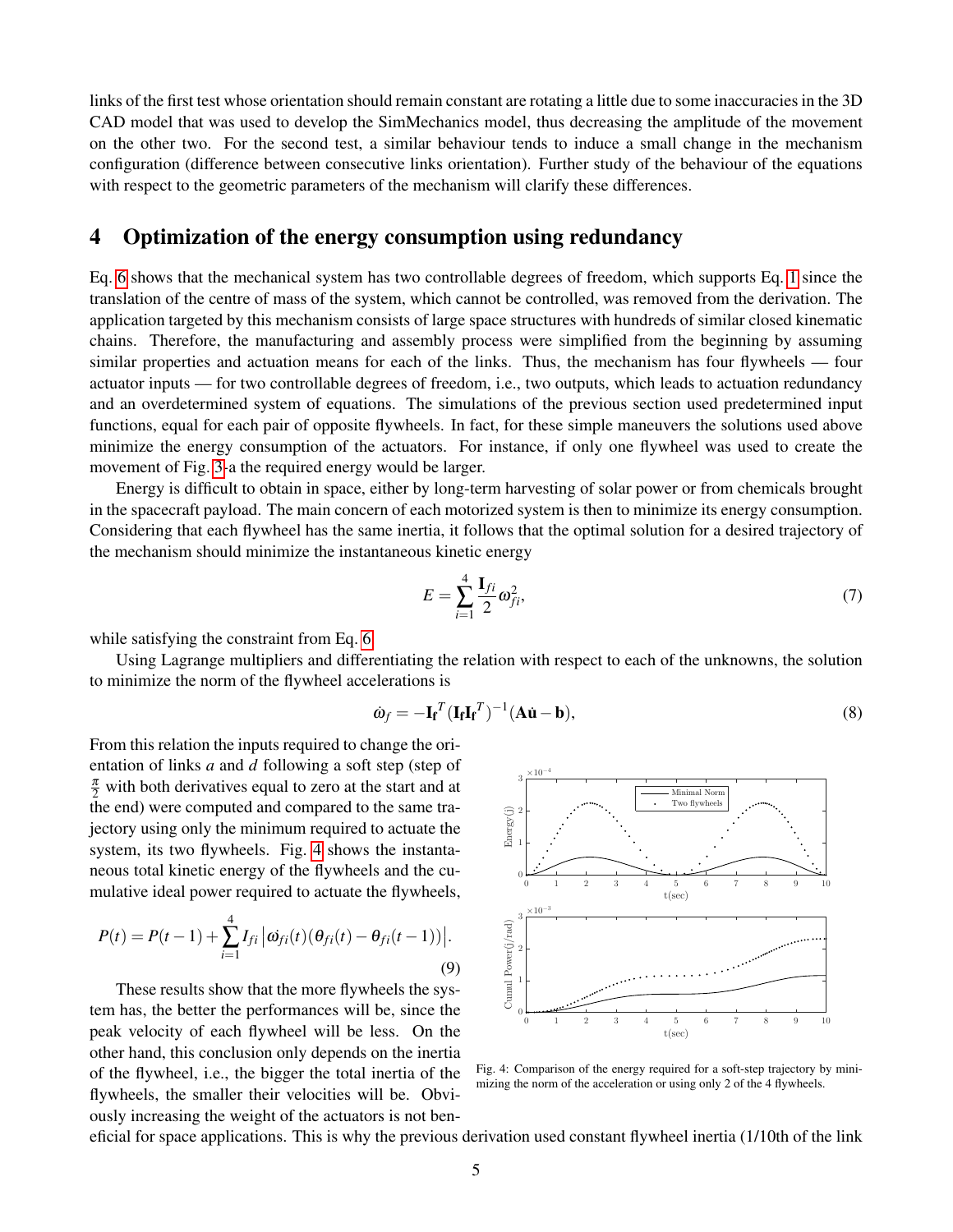inertia) and aim to create a trajectory known to be reachable for such configurations within 10s. Larger movement amplitude can always be achieved with more delay, which is not considered problematic in space where time is more available than energy.

<span id="page-5-0"></span>

Fig. 5: Result of an optimisation with genetic algorithm of the flywheel trajectories and inertias to minimize the power for a soft-step trajectory of the whole mechanism.

larly.

# 5 Influence of the geometric parameters

The results presented in Section [3](#page-3-2) demonstrated that the mathematical model obtained using Kane's equations yields correct results. This model can then be used to assess the behaviour of the system as a function of the geometric parameters of the mechanism. Several metrics were defined in the literature for a four-bar mechanism, a review of them was presented in [\[5\]](#page-7-3). In the context of this study, the condition number of matrix A is first observed.

It is well known that if the condition number of matrix A remains close to 1, the stability of the equations is ensured. The mechanism is free-floating and its behaviour is not expected to change with its global position or orientation. On the other hand, its configuration may impact the performance of the actuators. Both studies of Fig[.6](#page-6-1) show the evolution of the condition number over a wide range of the angle between link *a* and link *b*, representing the configuration of the four-bar. The condition number of matrix  $A_{2,2}$  is presented in Fig[.6-](#page-6-1)a as a function of the ratio of the length of link *a* to link *b*. For this study, a parallelogram shape is assumed  $(l_c = l_a \text{ and } l_d = l_b)$ . The

The previous approach minimizes the instantaneous kinetic energy of the system, but a better representation of the actuator's consumption is the cumulative output power required, which is not necessarily minimized by this approach. Since the derivation of a Lagrange multiplier relation to minimize the power lead to a complex set of differential equations to be solved simultaneously, a forward unconstrained optimization process was preferred to validate the results. Fig[.5](#page-5-0) shows the result using the CMA-ES (Covariance Matrix Adaptation Evolution Strategy) optimization [\[12\]](#page-7-10) to minimize the mean square error over the whole trajectory while simultaneously trying to minimize the cumulative power required to complete the trajectory. If small errors are allowed, it is shown that non identical flywheels  $(I_{f1} = 0.88I_{f0}$ , $I_{f2} =$  $0.41I_{f0}$ , $I_{f3} = 1.37I_{f0}$  and  $I_{f4} =$  $0.77I_{f0}$ ) following different trajectories is one optimal output of the run, but perform simi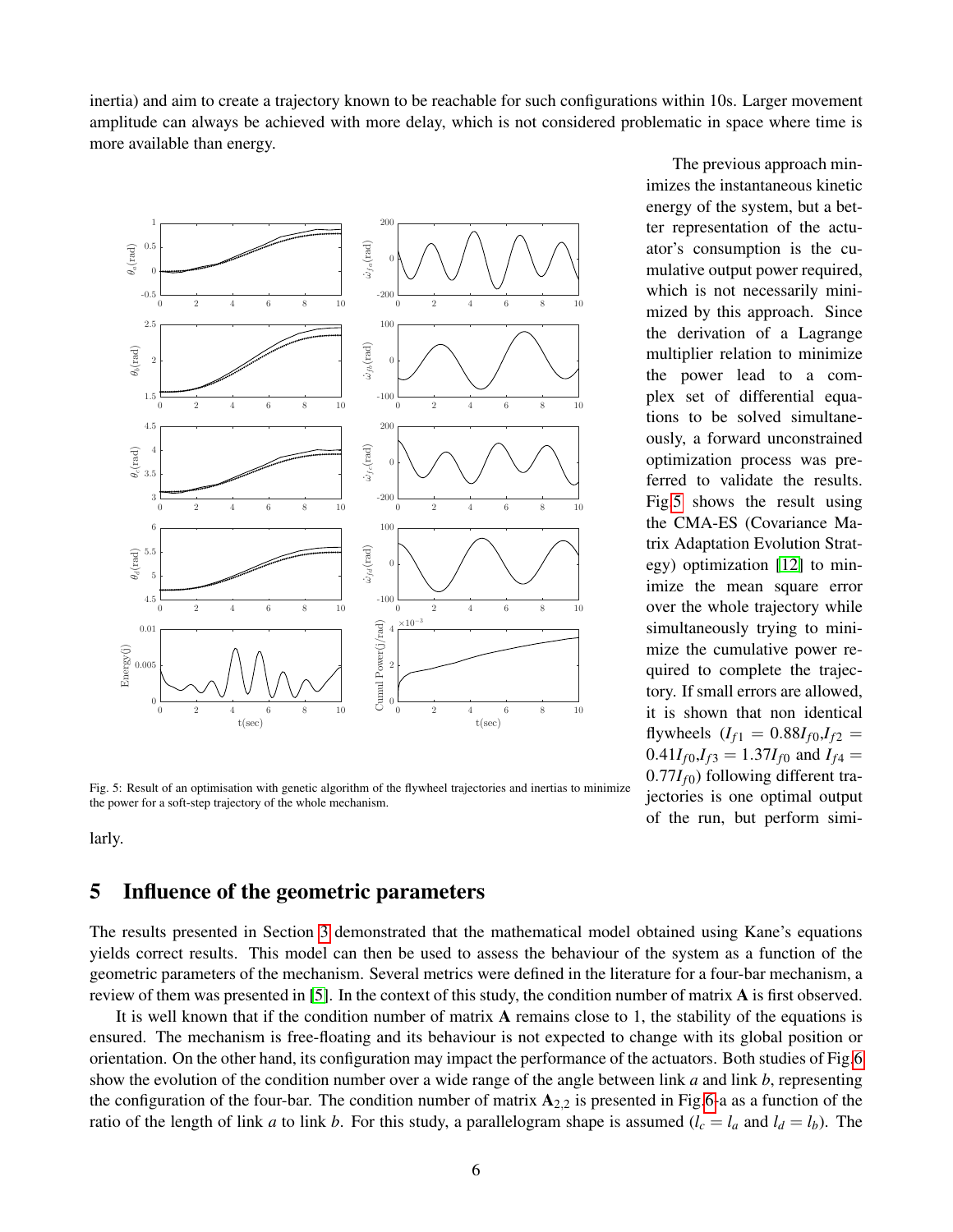effect of this ratio is independent from the mechanism configuration ( $\theta_1 = \phi_b - \phi_a$ , from Fig[.2\)](#page-1-0) and tends to bias the condition number when above or under 1. The second test involves the offset of the mass centre of each link from the line connecting neighbouring joints (*y* coordinate in body frame). All links were offset similarly for this study. For configurations corresponding to small internal angles between link *a* and *b* the offset of link *a* and *c* toward the centre keeps the condition number stable for a larger span of offset values than in the opposite direction of the mechanism configuration.

<span id="page-6-1"></span>

Fig. 6: Influence of the (a) the length of link a to the length of link b ratio (b) the offset position of the mass centre of all links on the condition number.

Generally, for four-bar mechanisms actuated by their joints, the singularity of collapsed links leads to a configuration in which the output joint of the four-bar mechanism is free to move even if the input joint is locked. In [\[1\]](#page-6-0) a solution for a five-bar mechanism is proposed by either separating the input joint in 2 joints or by changing the geometry of one of the links so that it has the same mass as the other but is shorter. In this case shortening two face-to-face links increases the condition number (see Fig[.6-](#page-6-1)a), but is not required since no singularity arise in the  $\theta_1 = 0$  configuration.

## 6 Conclusions

A free-floating planar four-bar mechanism whose attitude and configuration are controlled using flywheels mounted on the links was presented in this paper. The equations of motion were derived using Kane's formulation and a dynamic model was obtained. The model was validated by comparing the results with those obtained with Sim-Mechanics for specific input motions. The singularities and sensitivity of the mathematical representation and the physics of the mechanism were discussed. It was observed that the symmetry of the link geometry yields a more stable kinematic arrangement. A prototype is to be built and tested on a free-floating frictionless table to validate the results of this paper.

#### Acknowledgements

The authors would like to acknowledge the financial support of the Natural Sciences and Engineering Research Council of Canada (NSERC) and the Canada Research Chair Program.

#### References

<span id="page-6-0"></span>[1] D. N. NENCHEV and M. UCHIYAMA, "Para-arm: A five-bar parallel manipulator with singularityperturbed design," *Mechanism and Machine Theory*, vol. 33, pp. 453–462, 1998.